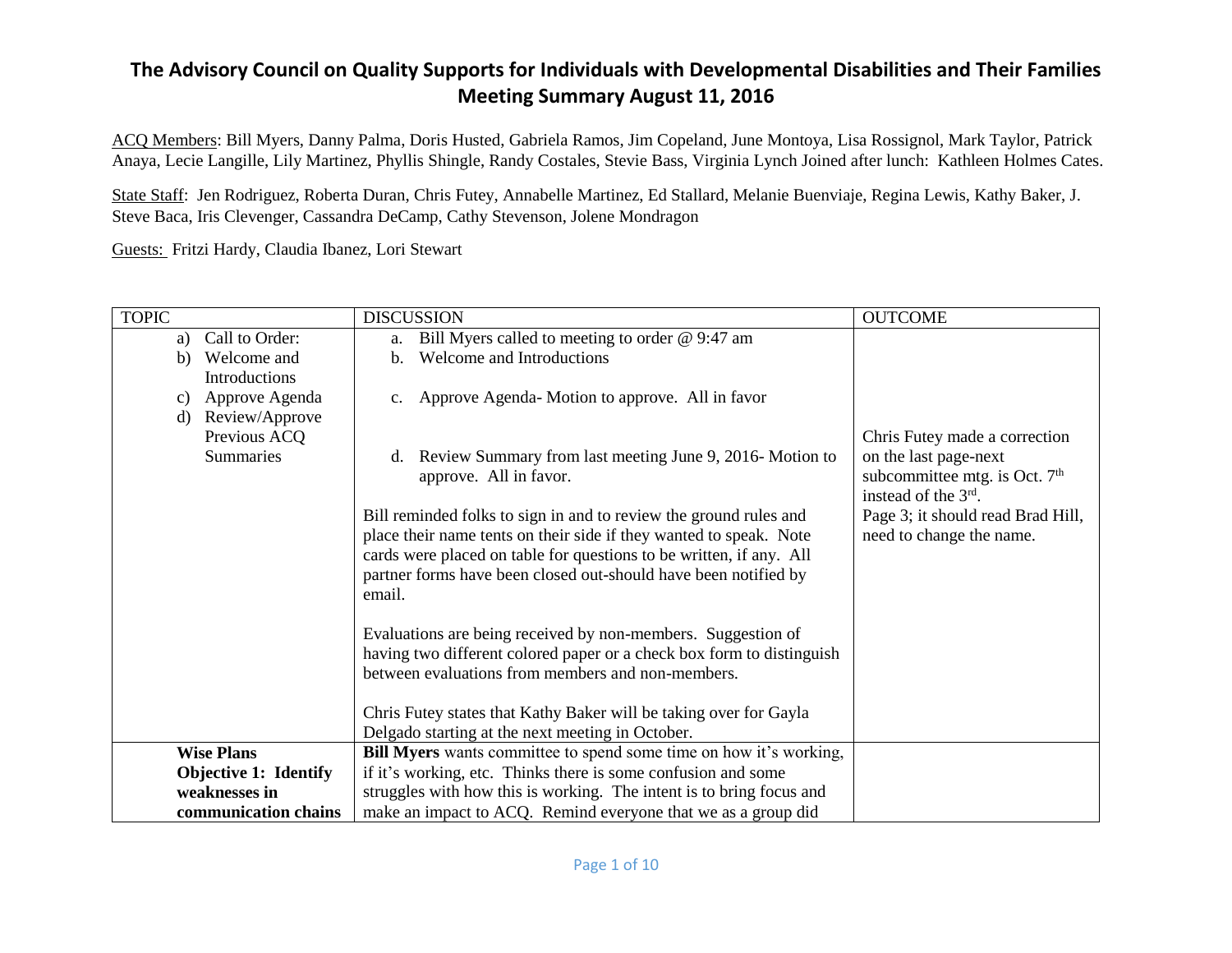| work on this. Can we do anything better? Would like to have an open<br>conversation.                                                                                                                                                                                                                                                                                                                                                                                                                                                                                                                                                                                                                                                                                                                                                          |                                                                                                                                                            |
|-----------------------------------------------------------------------------------------------------------------------------------------------------------------------------------------------------------------------------------------------------------------------------------------------------------------------------------------------------------------------------------------------------------------------------------------------------------------------------------------------------------------------------------------------------------------------------------------------------------------------------------------------------------------------------------------------------------------------------------------------------------------------------------------------------------------------------------------------|------------------------------------------------------------------------------------------------------------------------------------------------------------|
| Doris Husted feels that they don't get much outside feedback, (limited<br>comment on agenda), practical stuff that says that the division takes<br>what we talk about and use it. Does not see a full circle (i.e. partner<br>list), she would like to see more direct comments from the division on<br>whether they need our assistance and advice and if what we have<br>given has done any good. Bill asks if there are some people<br>uncomfortable submitting a partner form. Doris says people outside<br>of ACQ may be uncomfortable and don't know about the partner<br>forms.                                                                                                                                                                                                                                                        |                                                                                                                                                            |
| Kathleen Holmes, suggests a process to Exec. Committee that if you<br>have a public comment and it addresses one of the agenda items it<br>could be discussed right after the agenda item instead of at the end of<br>the day. The idea of the wise plan, partner form is to produce data.<br>We do have a gap in the things getting done. Partner form is only<br>open to the committee but it has to be filled out in order to be held<br>accountable.                                                                                                                                                                                                                                                                                                                                                                                      |                                                                                                                                                            |
| Danny Palma would like to hear updates and doesn't know why there<br>can't be an hour on updates. There are 5 committees that he would<br>like to be updated on.<br>Kathleen makes a motion for time to be allotted on the agenda for 10-<br>15 minutes each for updates.<br>Danny Palma would like at least an hour on the updates. We have to<br>set ground rules for it.<br>Gabriella supports it but problems are that people start complaining,<br>or adding to discussion, and turns into more than 10 minutes. June<br>says if someone has an issue or clarification on what update was<br>presented, what could be a follow up procedure on getting this done?<br>Not in that same meeting, but after, later. Gabriella, from then, we<br>could go to a partner form and be put on the agenda. But updates are<br>just that, updates. | Kathleen motions to allot time 1<br>hour or 1½ for 10 minutes each<br>for updates on the agenda, Mark<br>Taylor second.<br>All in favor – motion approved. |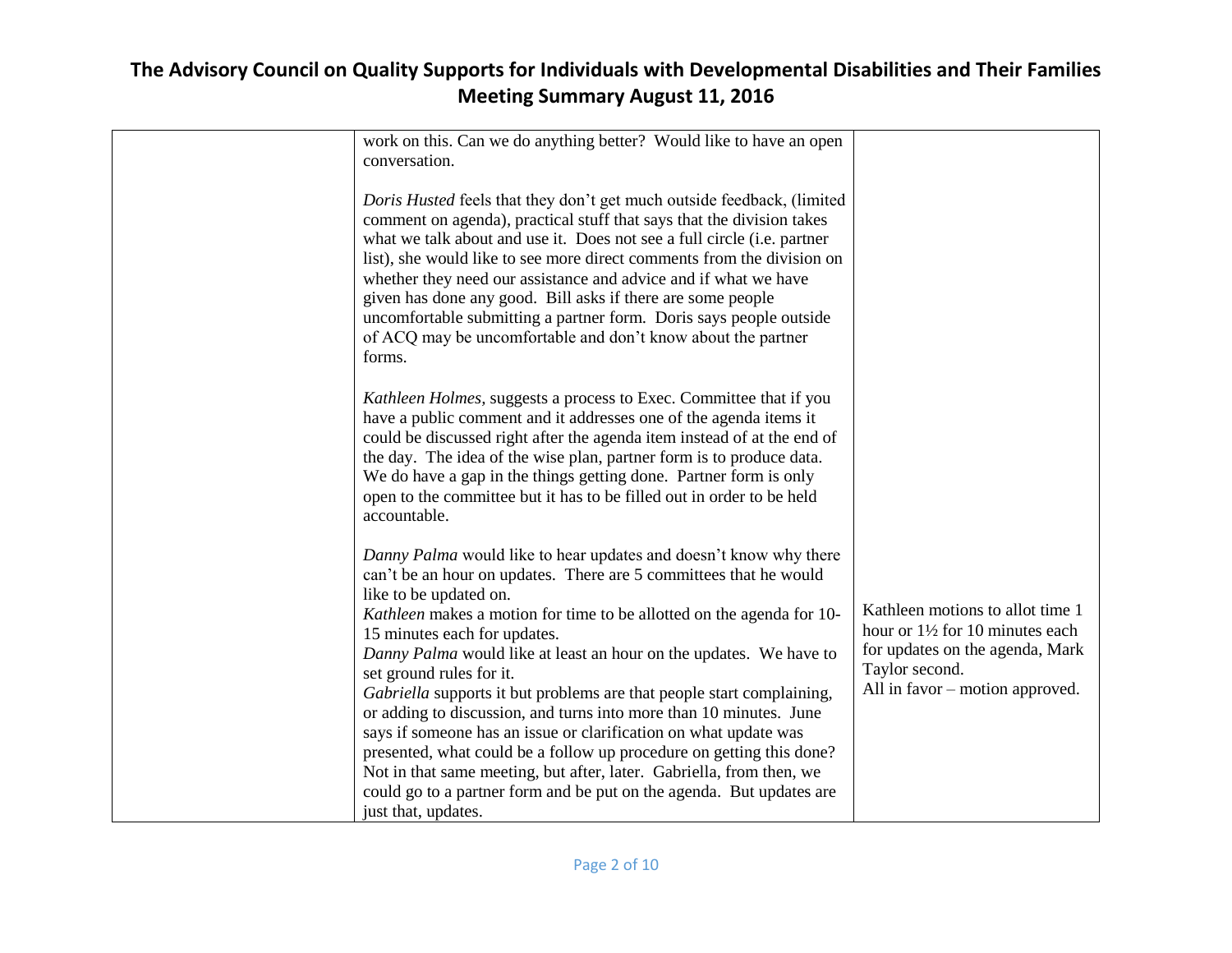| Mi Via Advisory Committee | Brad Hill Mi Via advisory committee had a discussion and felt that<br>because of the nature of the issue, we concentrated on two issues that<br>really affect the quality of the Mi Via program. Would like to<br>commend staff on hard work but there is still a problem.<br>2 areas of concern:<br>1) Wal-Mart or Staples will not accept checks from our vendors,<br>Xerox and TNT. The problem is not being able to make<br>purchases. Due to nature of the format of the check, the<br>routing number and account numbers are being jumbled.<br>Staff has reached out to companies and asked to make<br>exceptions. It is done on a case by case basis depending on<br>manager.<br>2) The other concern is purchasing on line. It is difficult to do<br>that as well because there is no perfected mechanism.<br>On the check you can go to Xerox and exchange check for a<br>cashier's check, ad hoc purchasing agent to do it on line. We<br>are looking for solutions to deal with this.<br>Any suggestions and recommendations can be made here.<br>Stevie Bass says that Mi Via did form a task force to address this.<br>Doris would like to know why the proposed debit card has not moved<br>forward. | HSD will be put on the agenda<br>for next meeting to address this<br>topic. Regina Lewis states that<br>all this discussion will be on the<br>mi via website. |
|---------------------------|--------------------------------------------------------------------------------------------------------------------------------------------------------------------------------------------------------------------------------------------------------------------------------------------------------------------------------------------------------------------------------------------------------------------------------------------------------------------------------------------------------------------------------------------------------------------------------------------------------------------------------------------------------------------------------------------------------------------------------------------------------------------------------------------------------------------------------------------------------------------------------------------------------------------------------------------------------------------------------------------------------------------------------------------------------------------------------------------------------------------------------------------------------------------------------------------------------------------|---------------------------------------------------------------------------------------------------------------------------------------------------------------|
|                           | <i>Melanie</i> states that we would be happy to present the options that<br>HSD have come up. It is a very complicated issue                                                                                                                                                                                                                                                                                                                                                                                                                                                                                                                                                                                                                                                                                                                                                                                                                                                                                                                                                                                                                                                                                       |                                                                                                                                                               |
| Mi Via Amendment          | Melanie Buenviaje states that the waiver renewal submitted with<br>effective date of Oct 2014 was approved October 1, 2015. An<br>amendment will be submitted January 1, 2017. Public comment<br>period with begin November 15, 2016.                                                                                                                                                                                                                                                                                                                                                                                                                                                                                                                                                                                                                                                                                                                                                                                                                                                                                                                                                                              | Next ACQ meeting, a timeline<br>will be submitted                                                                                                             |
| Med Fragile Waiver        | <b>Iris Clevenger</b> – Med Fragile Waiver – Most of people on Med Frag<br>waiver are on DDW Wait List. Lori Stewart is the Med Frag Liaison<br>at CDD.<br>Cassandra suggested it would be a good idea to bring Med Frag<br>allocation numbers to the ACQ. There is virtually no wait list for                                                                                                                                                                                                                                                                                                                                                                                                                                                                                                                                                                                                                                                                                                                                                                                                                                                                                                                     |                                                                                                                                                               |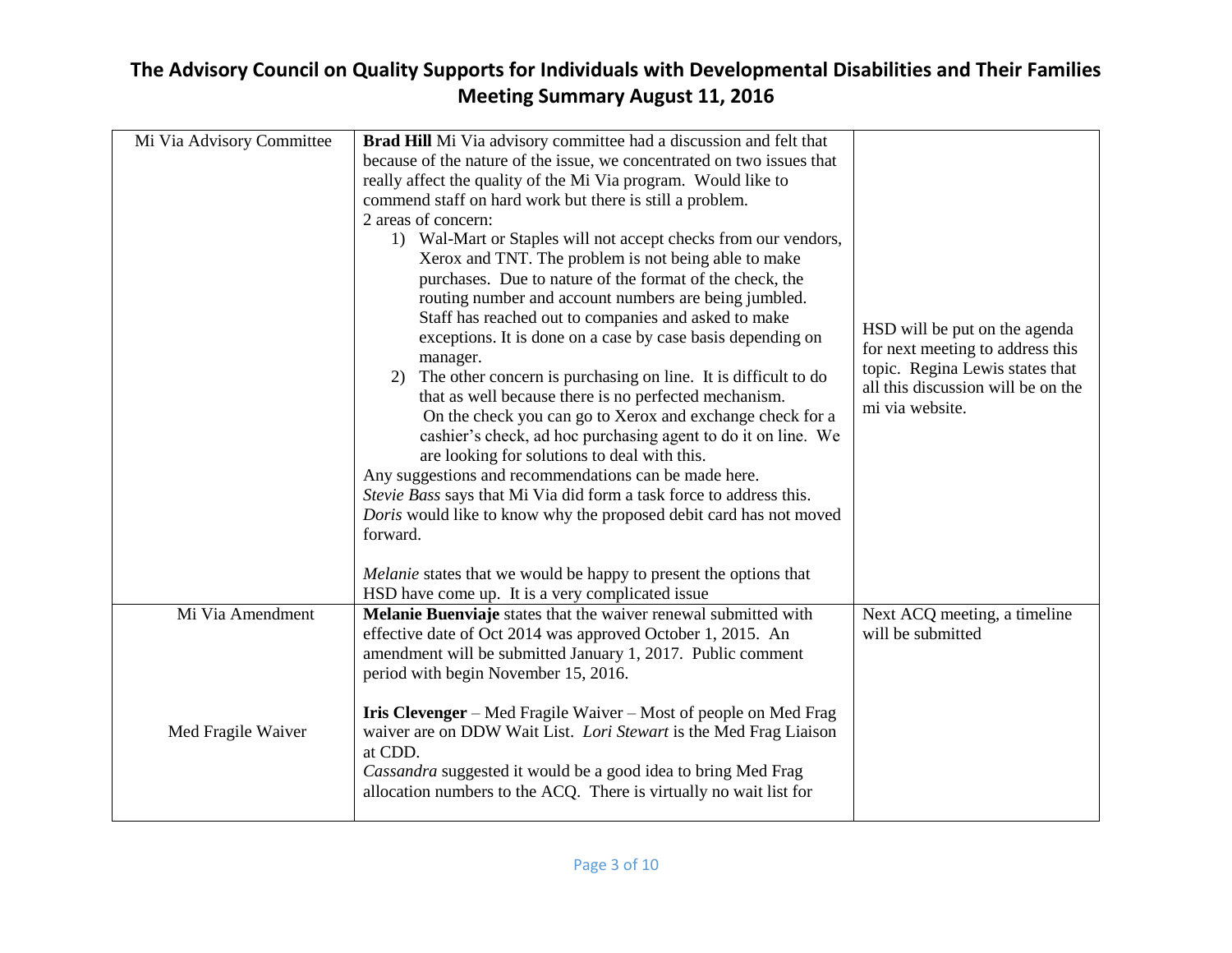|                                                                              | Med Frag Waiver and people are moved through the process very<br>rapidly.                                                                                                                                                                                                                                                                                                                                                                                                                                                                                                                                                                                                                                                                  |  |
|------------------------------------------------------------------------------|--------------------------------------------------------------------------------------------------------------------------------------------------------------------------------------------------------------------------------------------------------------------------------------------------------------------------------------------------------------------------------------------------------------------------------------------------------------------------------------------------------------------------------------------------------------------------------------------------------------------------------------------------------------------------------------------------------------------------------------------|--|
| <b>Statewide Case</b><br><b>Management Budget</b><br>Training                | Jennifer Rodriguez A statewide case management budget worksheet<br>training was held on July 29, 2016. There were over 150 people in<br>attendance. We know the training was long overdue. We received a<br>lot of positive feedback.                                                                                                                                                                                                                                                                                                                                                                                                                                                                                                      |  |
| <b>DD Waiver Renewal</b>                                                     | <b>Jennifer Rodriguez</b> states that we are in the process of working with<br>CMS to request an extension and will ask for two additional<br>extensions. A lot of information was received from our Town Hall<br>meetings; the majority of feedback came from providers. No input<br>from clients, or from individuals on the waiting list. Formal public<br>period has not begun yet. Revising the Renewal will have minimal<br>changes. The informal input process period is over. On Sept. 15 <sup>th</sup> ,<br>the tribal consultation for 60 days will be posted. A public comment<br>period begins October 15 <sup>th</sup> for 30 days. Formal public hearing will<br>start in November in Santa Fe, December will submit to CMS. |  |
|                                                                              | Kathleen asks what HSD is doing to reach out to wait list registers for<br>public comment. Melanie Buenviaje states that a letter of outreach<br>for waiver renewal will be sent to first 300 on the wait list. They will<br>receive notification in mid-October.                                                                                                                                                                                                                                                                                                                                                                                                                                                                          |  |
|                                                                              | Lisa R. states that the power point is still too difficult to understand<br>and too technical. If you look at appendix $C \& D$ , it is what you can<br>more or less understand. Lisa R. says plain language would be<br>beneficial without so many acronyms, also graphs and bullets would<br>work                                                                                                                                                                                                                                                                                                                                                                                                                                        |  |
| <b>Objective 2: Provide feedback</b><br>to support improved<br>communication |                                                                                                                                                                                                                                                                                                                                                                                                                                                                                                                                                                                                                                                                                                                                            |  |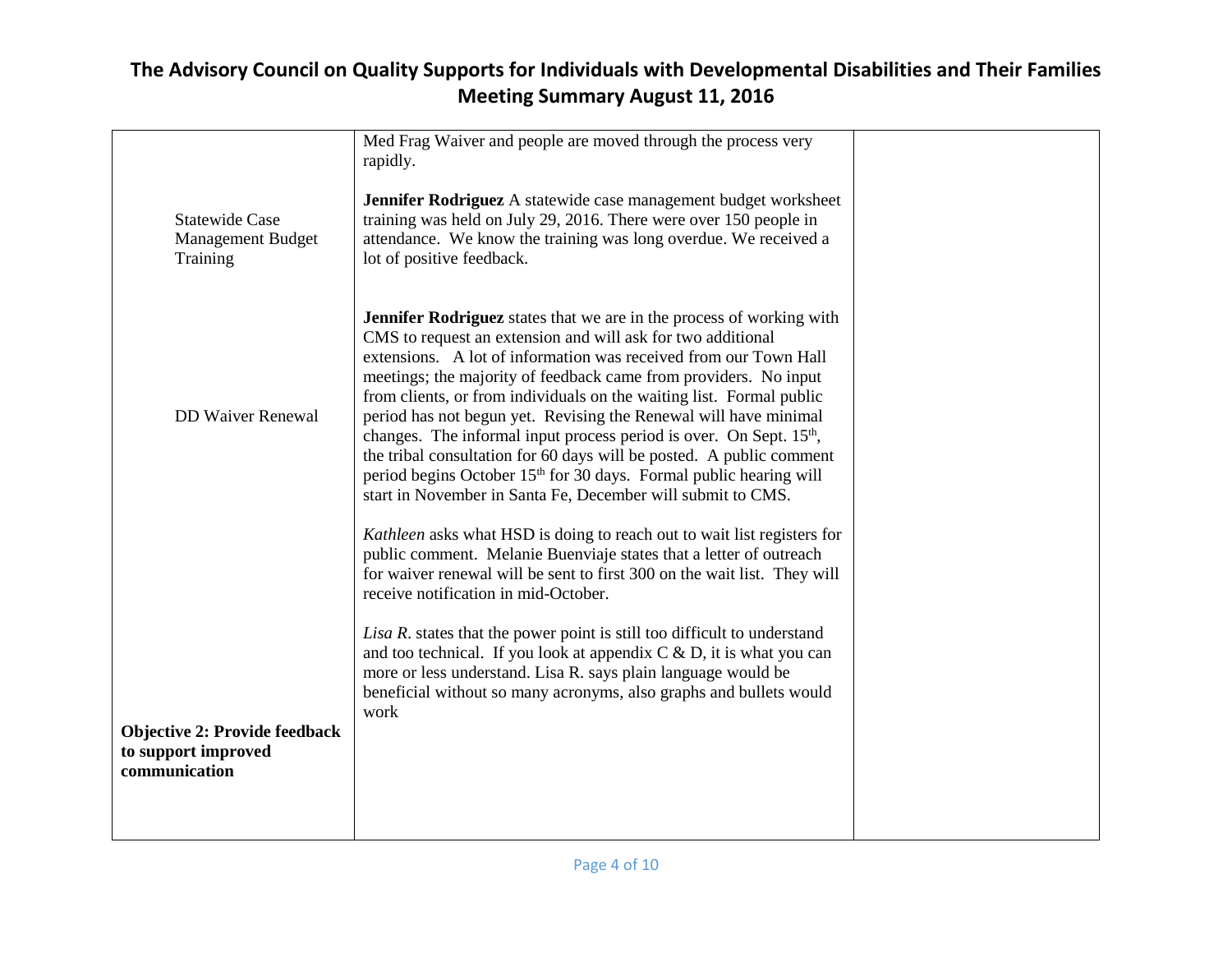| Recorded meetings to be<br>placed on the ACT NM<br>website | Still in the process of completing                                                                                                                                                                                                                                                                                                                                                                                                                                                                                                                                                                                                                                                                                                                                                                                                      |                                                                                                                  |
|------------------------------------------------------------|-----------------------------------------------------------------------------------------------------------------------------------------------------------------------------------------------------------------------------------------------------------------------------------------------------------------------------------------------------------------------------------------------------------------------------------------------------------------------------------------------------------------------------------------------------------------------------------------------------------------------------------------------------------------------------------------------------------------------------------------------------------------------------------------------------------------------------------------|------------------------------------------------------------------------------------------------------------------|
| <b>DDSD</b> Newsletter                                     | Due August 22, 2016. A draft is in process on the wise plan, and the<br>function of ACQ, to include the role of the ACQ and what we are<br>doing.<br>Any suggestions for a newsletter article. Please notify Bill or anyone<br>on the board. The DDSD newsletter is quarterly and will be out in<br>September. Kathleen asks to take one of the goals and address where<br>we are at in the process. It feeds into our communication and lays the<br>foundation on what we need to do right now. Any other ideas or<br>suggestions, please let them know.                                                                                                                                                                                                                                                                               |                                                                                                                  |
| Partner form/ACT website                                   | Partner form is to be placed on the act website.                                                                                                                                                                                                                                                                                                                                                                                                                                                                                                                                                                                                                                                                                                                                                                                        |                                                                                                                  |
| <b>Litigation Conversation</b>                             | Do we want this at future meetings, an update from DDSD? Is there<br>anyone else we want an update from?<br>Cathy Stevenson states that DDSD can provide an update, ARC of<br>NM, Disability Rights of NM are other sources. Presentation was<br>recently given to the legislature, that can be provided, if requested.<br>Do we want to pursue other updates? Danny Palma, would like major<br>updates, 5 minutes, no discussion. Kathleen, under identified<br>communication chains, we don't need it every time. Kathleen would<br>like it written down, either in the minutes or separate. Something<br>formatted to take back to the people to let them know where exactly<br>we are at. Cathy says we will provide them with a written document<br>or bullets maybe rather than having it taken in the minutes when<br>requested. | Next meeting, a brief overview<br>update in writing which will set<br>precedent for others will be<br>presented. |
| <b>Increase System</b><br>Capacity                         |                                                                                                                                                                                                                                                                                                                                                                                                                                                                                                                                                                                                                                                                                                                                                                                                                                         |                                                                                                                  |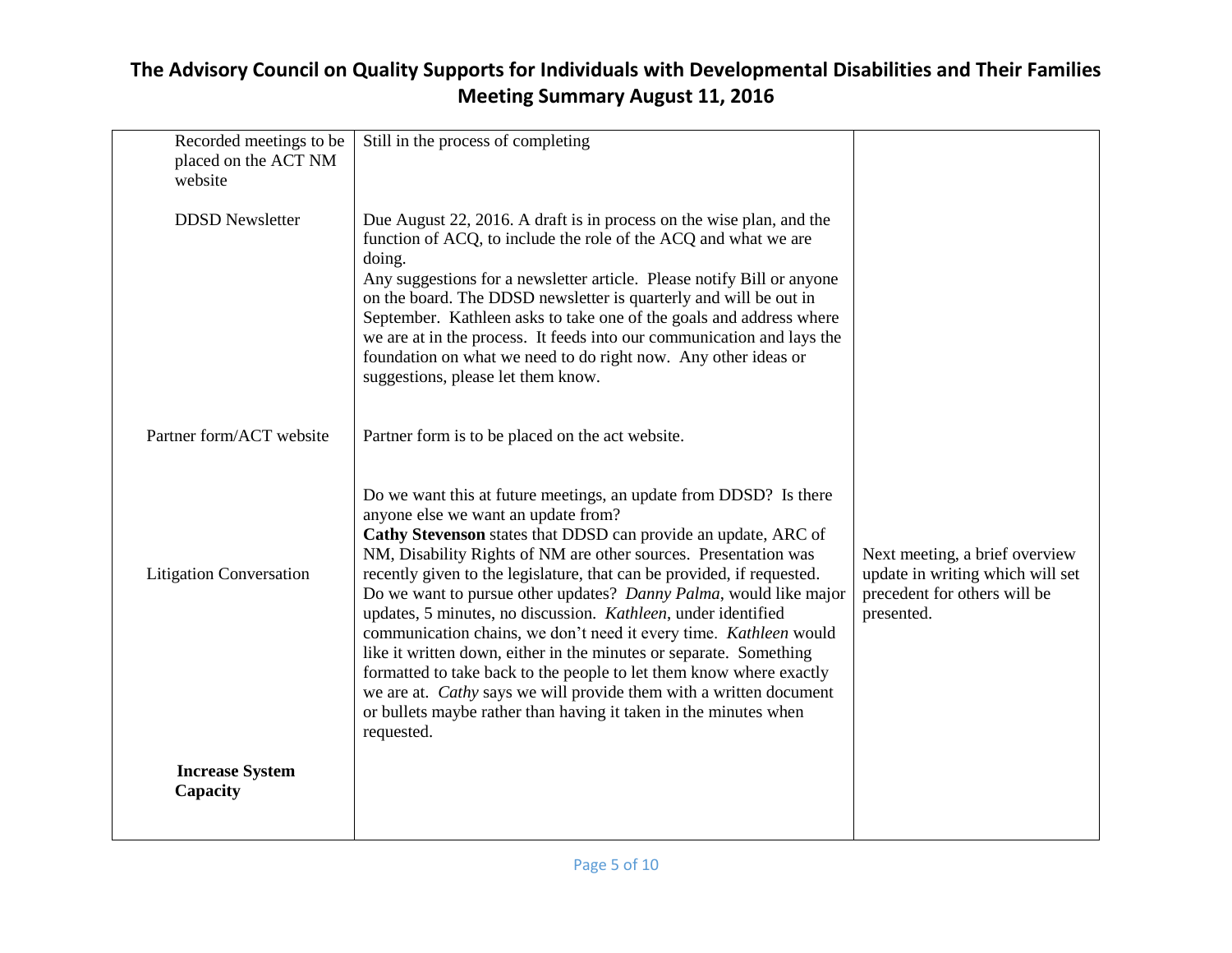| <b>Objective 1: Support</b>     | Cathy Stevenson asks for permission to augment the agenda to talk          |
|---------------------------------|----------------------------------------------------------------------------|
| clean-up of wait list           | about other supports.                                                      |
| numbers and the                 | Cathy Stevenson presented on the NM State budget for FY17. She             |
|                                 |                                                                            |
| maintenance of                  | discussed strategies to address the budget deficit. DDSD needs to cut      |
| accuracy thereafter             | an additional 5%. We have proposed a plan to protect services and          |
|                                 | maintain infrastructure that allows us to move forward for progress in     |
|                                 | the future. DDSD is suspending the Autism Flexible Supports                |
|                                 | Program, and the existing Flexible Supports Program. We are                |
|                                 | considering reducing contracts that are not directly linked to services.   |
|                                 | Jim Copeland asked to be cautious about reducing respite money as          |
|                                 | families use hours at the end of the year. Lisa $R$ asked about creating a |
|                                 | facility for family living clients that could be utilized for up to 24hrs. |
|                                 | Cathy indicated that this exists. It is a very limited relief service. The |
|                                 | contact information was provided for this agency. The availability for     |
|                                 | this agency was discussed.                                                 |
|                                 | The plan for DDW is to hold some slots freed up from attrition vacant      |
|                                 | in FY17. If DDW claims exceed the DOH budget for the waiver in             |
|                                 | FY17 then they will be paid for with FY18 budget.                          |
|                                 | Unless we get additional funding for FY18 we will not allocate new         |
|                                 | people from the wait list into services. For the FY17 allocation group,    |
|                                 | when an individual places their allocation on hold, typically those        |
|                                 | slots are replaced with an additional allocation. In this current budget   |
|                                 | situation, we will not add new people, we will leave the slots vacant.     |
|                                 |                                                                            |
|                                 |                                                                            |
|                                 | It was a very well thought out design, finalizing all policies and         |
|                                 | procedures. We are not abandoning all the work that has been done.         |
| <b>Autism Flexible Supports</b> | We still need to do our planning. It is the state's problem to fund        |
|                                 | what we promised. ACQ will have a bigger role in the future. We            |
|                                 | would like the ACQ policy committee to assist us in evaluation of this     |
|                                 | program.                                                                   |
|                                 | Cassandra DeCamp Current allocation group - Intake and Eligibility         |
| Allocations                     | is working with the people that received an offer to be allocated.         |
|                                 | They were invited to a meeting about their allocation and 39% of the       |
|                                 | people came to the meeting. The people who attended found it to be         |
|                                 |                                                                            |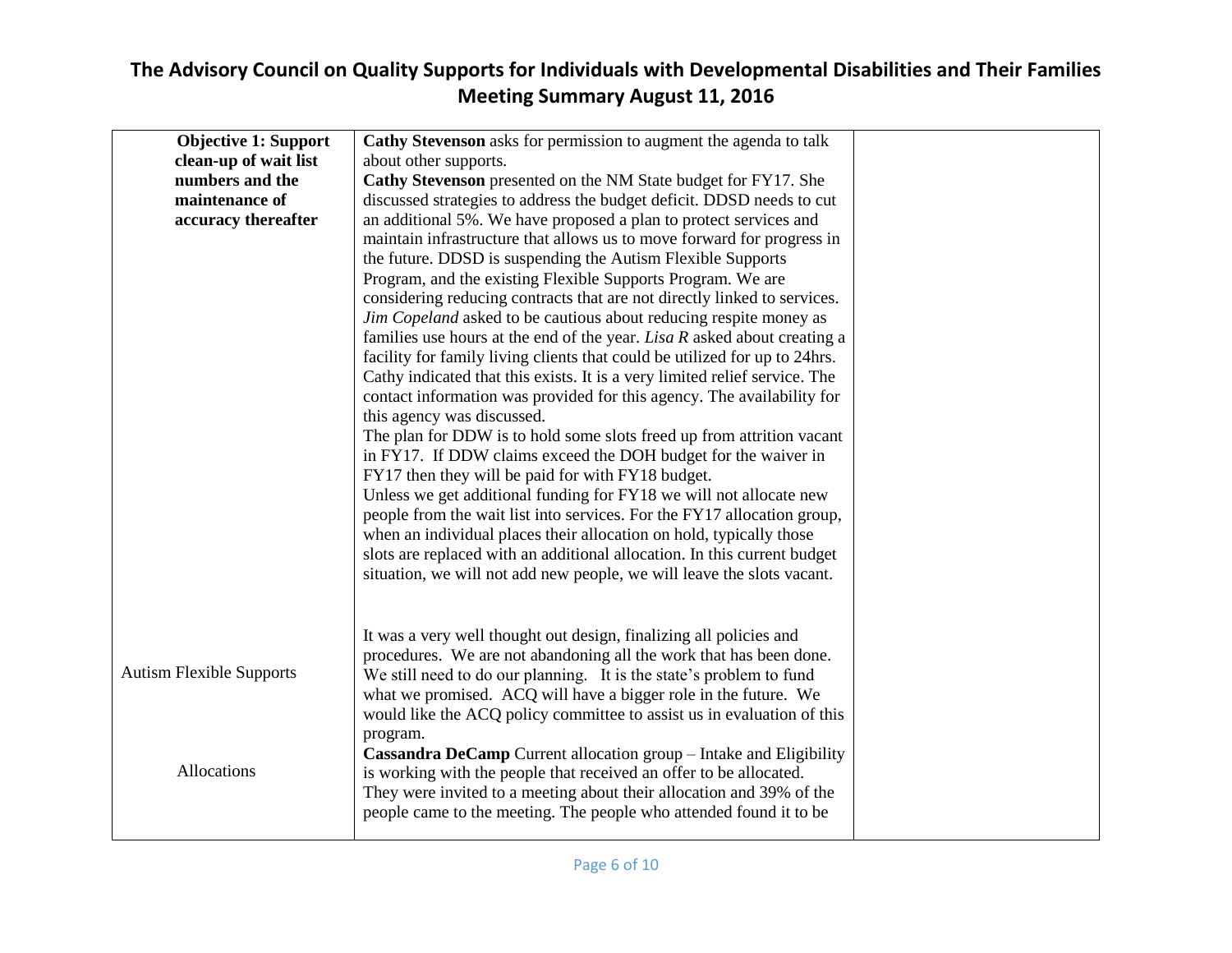|                                  | very beneficial. The DDW and Mi Via services were all discussed.<br>103 individuals received an offer and 88 responded; 18 put<br>themselves on hold, 18 stayed on Med Frag so put DDW on hold,<br>others were receiving SGF and were happy to stay there, 60 chose<br>traditional waiver. Three letters were returned not found. They had a<br>month to follow up instead of just a week. Cassandra checked<br>Omnicaid for all 103 people to check on Medicaid status.<br>Kathleen: How many individuals on SGF wanted to stay there?<br>Cassandra: Not sure. Some fear changing services and the<br>paperwork involved. I think this is a substantial group who have no |  |
|----------------------------------|----------------------------------------------------------------------------------------------------------------------------------------------------------------------------------------------------------------------------------------------------------------------------------------------------------------------------------------------------------------------------------------------------------------------------------------------------------------------------------------------------------------------------------------------------------------------------------------------------------------------------------------------------------------------------|--|
|                                  | support group, these people have no support and are receiving SGF.<br>SGF not a safety net after individual turns 65, these<br>individuals/families need to know this and have an advocate to tell<br>them about this.                                                                                                                                                                                                                                                                                                                                                                                                                                                     |  |
|                                  | Delayed Allocations – In some FY in the past these folks have not<br>received allocation letters. Currently there are 33 people who have<br>delayed their allocation. We are trying to find them and see if they are<br>interested in re-engaging. We are asking for one last reason for why<br>they are not interested in being allocated.<br>Expedited Allocations $-63$ in the past year $-$ up from years past<br>Cassandra DeCamp Wait List subcommittee worked very hard on<br>survey                                                                                                                                                                                |  |
|                                  | 2 groups:<br>People whose allocation is on hold $-4000 - 15%$ responses have been<br>returned – every eligibility worker in the state is receiving 4-5 calls a<br>day asking how to complete the form.                                                                                                                                                                                                                                                                                                                                                                                                                                                                     |  |
| Keeping in Touch Letter<br>(KIT) | People who have their Child on open status or those that don't have<br>their eligibility letter, can now receive email addresses for people<br>including the guardian, person able to make decisions plus one other<br>person – up to 4 people can be added to list to receive all information.                                                                                                                                                                                                                                                                                                                                                                            |  |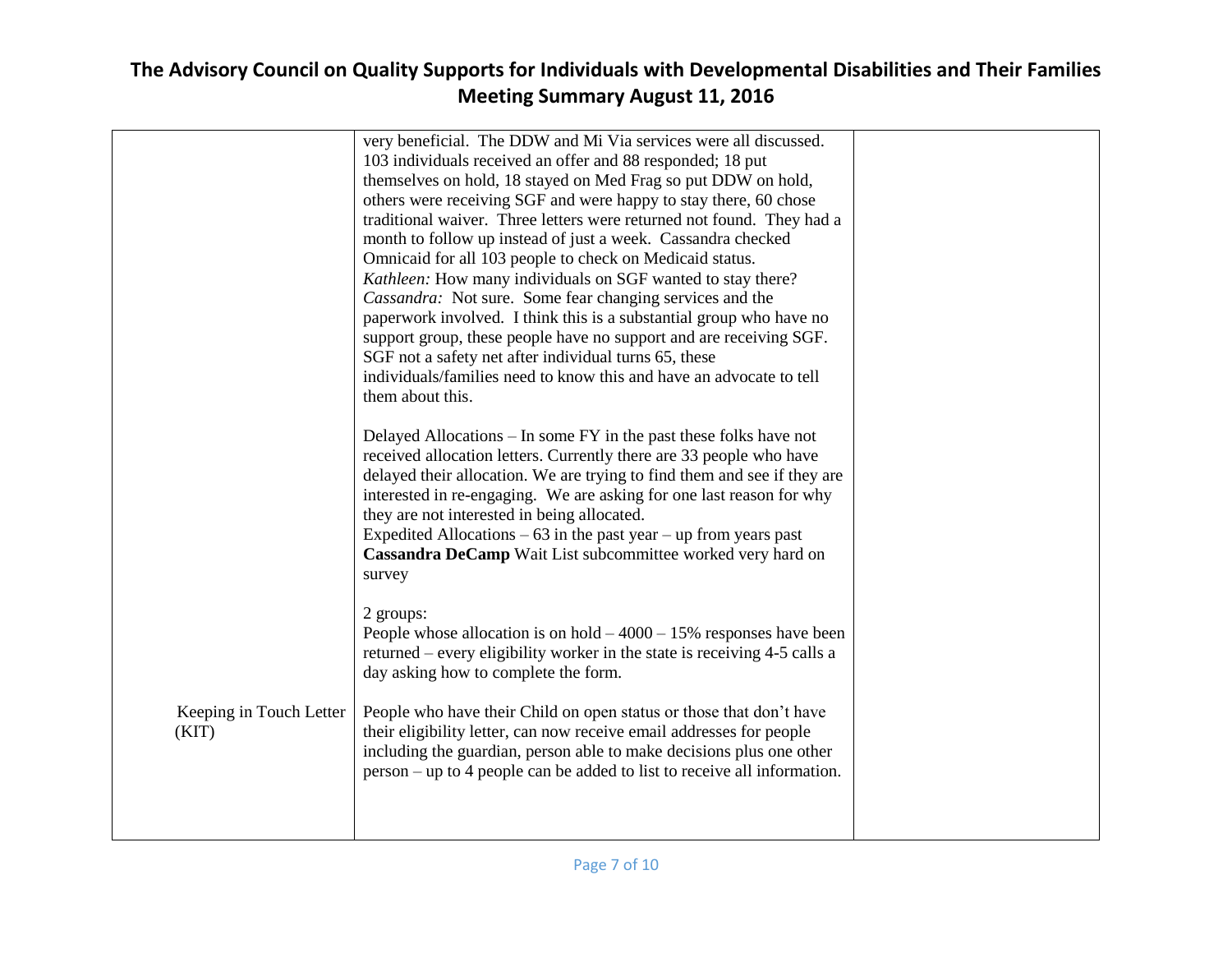|                                    | Keeping in Touch letter was last done in 2008. Lily Martinez wanted<br>to thank Cassandra for all the work she's done on this. Bill seconded<br>this.<br>Kathleen – DDSD has been saying from the beginning they don't<br>know how they are going to get the manpower needed to enter all of<br>this info into system. This can all be done by venders that are able to<br>do this work for the State. Not committing to a long term<br>employment contact.<br>Cassandra will bring this up with Teresa, new Bureau Chief. Folks<br>are sending these back and appear to be very vested in this.<br><i>Bill</i> asked when the next meeting for the Wait List subcommittee is?<br>Cassandra: The meeting is always the day before the full ACQ<br>meeting. The next meeting is Oct 12.<br>Cassandra We are creating a report that covers the Central Registry<br>list. DDSD is looking at feedback from the Committee. If you'd like<br>a copy, please email me, I'd be happy to send it to you | Would like feedback -<br>Cassandra.DeCamp@state.nm.us<br>- no later than close of business |
|------------------------------------|-------------------------------------------------------------------------------------------------------------------------------------------------------------------------------------------------------------------------------------------------------------------------------------------------------------------------------------------------------------------------------------------------------------------------------------------------------------------------------------------------------------------------------------------------------------------------------------------------------------------------------------------------------------------------------------------------------------------------------------------------------------------------------------------------------------------------------------------------------------------------------------------------------------------------------------------------------------------------------------------------|--------------------------------------------------------------------------------------------|
| Policy and Quality<br>Subcommittee | <b>Chris Futey</b><br>DDSD Transportation Policy – Kathy Baker and I went back 12 -18<br>months of ACQ meeting minutes. $P \& Q$ committee was supposed to<br>look at it in Aug 2015. Chris will send the current policy to<br>subcommittee members and try to get some recommendations back<br>before Oct 3 subcommittee meeting.<br>Falls Task Force – <i>Peggy Taylor</i> , the new QA nurse, is working on<br>finding internet resources regarding falls online. Peggy presented to<br>the P&Q committee some of these resources and will also take them<br>to Clinical Services Bureau to look at.<br>Scorecard – Bureau of Systems Improvement is working on a<br>Scorecard for DDW only. They are currently working on FY16 and                                                                                                                                                                                                                                                          | on Monday, Aug 15                                                                          |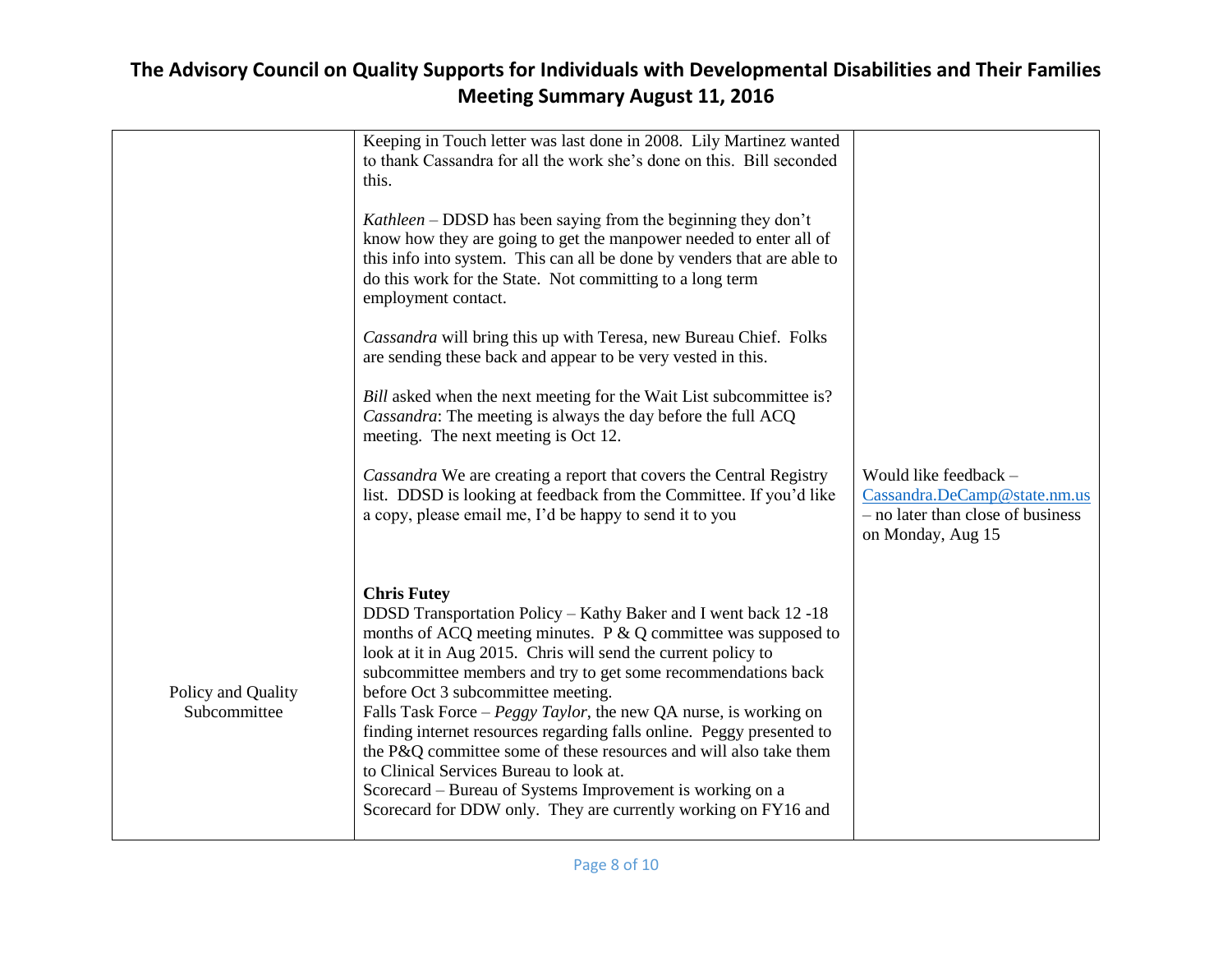|                        | the provider populations to finish up current draft. Chris will provide |  |
|------------------------|-------------------------------------------------------------------------|--|
|                        | Scorecard draft to Senior Management in September, 2016.                |  |
|                        |                                                                         |  |
|                        |                                                                         |  |
| New Membership         | Vacancy under Self Advocate – otherwise setting very well               |  |
|                        |                                                                         |  |
|                        |                                                                         |  |
|                        | <b>Public Comment:</b>                                                  |  |
|                        |                                                                         |  |
|                        | Lori Stewart:                                                           |  |
|                        | Comment on discussion this morning from this morning, "It is very       |  |
|                        |                                                                         |  |
|                        | important to include Med Frag. All clients who are at risk or have a    |  |
|                        | DD/IDD diagnosis are eligible. It is a very complex decision for a      |  |
|                        |                                                                         |  |
|                        | family to make when deciding when/if to switch to DDW or Mi Via         |  |
|                        | from Med Frag. She appreciates that ACQ wants to make it more of        |  |
|                        |                                                                         |  |
|                        | an inclusive group. Thank you to the State – feel they are partners     |  |
|                        | with the State in keeping the Med Frag Waiver strong                    |  |
|                        |                                                                         |  |
|                        |                                                                         |  |
|                        |                                                                         |  |
|                        |                                                                         |  |
|                        |                                                                         |  |
|                        | <b>Bill Myers:</b>                                                      |  |
|                        |                                                                         |  |
|                        | Please complete the meeting evaluation form.                            |  |
|                        |                                                                         |  |
|                        |                                                                         |  |
|                        | Does everyone have to go through the vetting process again after their  |  |
|                        | term expires?                                                           |  |
|                        |                                                                         |  |
|                        |                                                                         |  |
|                        |                                                                         |  |
|                        |                                                                         |  |
|                        |                                                                         |  |
|                        |                                                                         |  |
|                        |                                                                         |  |
|                        |                                                                         |  |
|                        |                                                                         |  |
|                        |                                                                         |  |
|                        |                                                                         |  |
|                        |                                                                         |  |
|                        |                                                                         |  |
|                        |                                                                         |  |
|                        |                                                                         |  |
|                        |                                                                         |  |
|                        |                                                                         |  |
|                        |                                                                         |  |
| 1. Future Agenda items |                                                                         |  |